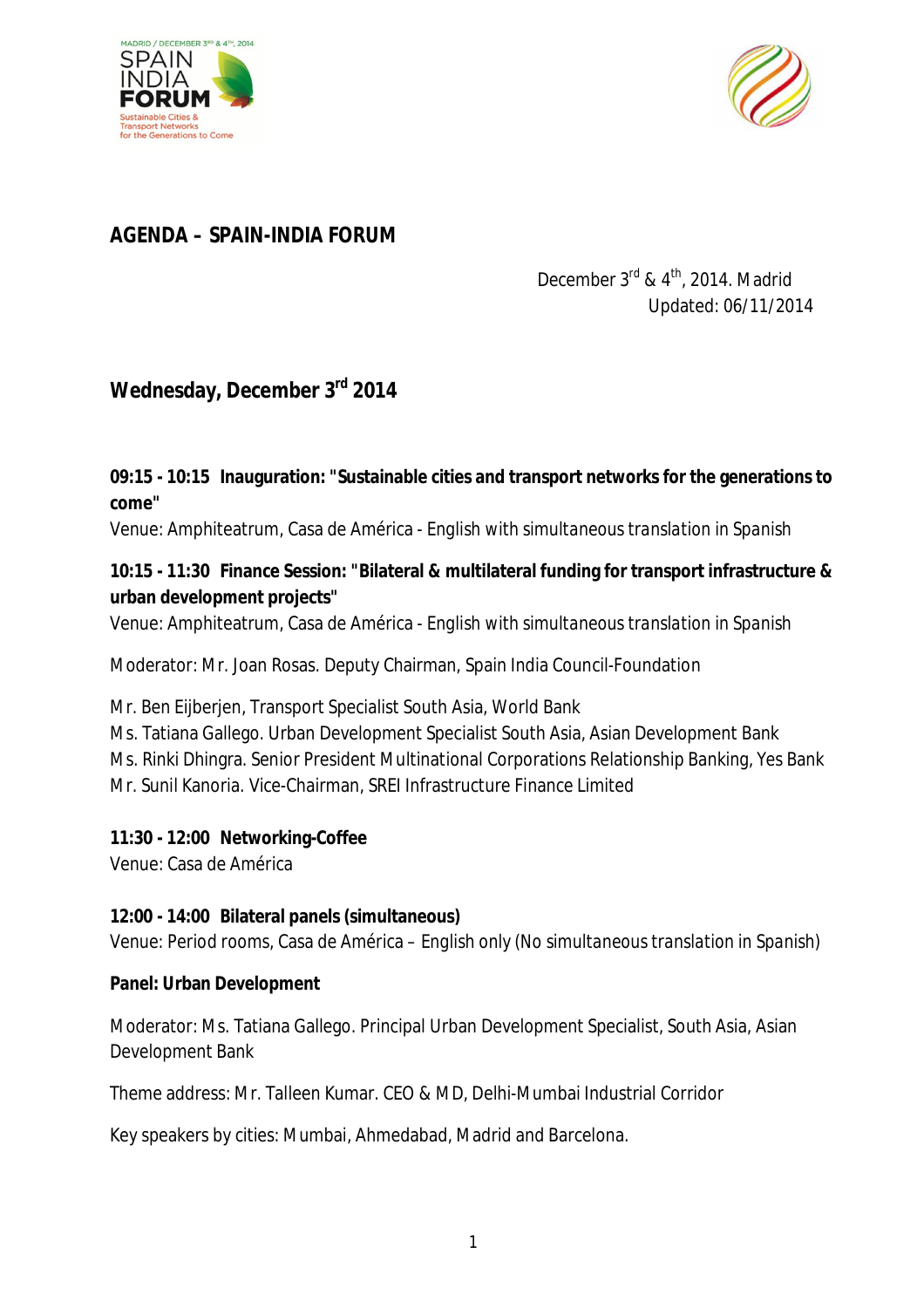



#### **Panel: Urban Sustainability**

Moderator: Dr. Didar Singh. Secretary General, FICCI

Theme address: Mr. Sam Pitroda. Former Adviser to the Prime Minister of India

Key speakers by cities: Bangalore, Chennai, Madrid and Barcelona.

#### **Panel: Urban transport**

Moderator: Mr. Ben Eijberjen, Transport Specialist South Asia, World Bank

Theme address: Mr. Mangu Singh. Managing Director, Delhi Metro Rail Corporation

Key speakers by cities: Delhi, Mumbai, Madrid and Barcelona.

## **14:00 - 15:30 Lunch-buffet hosted by the Ministry for Foreign Affairs and Cooperation of Spain and the Spain-India Council Foundation**

Venue: Restaurante Palacio de Cibeles

# **16:00 - 18:30 Technical visit and on-site working meetings (simultaneous)**

*For the Indian Delegation only*

#### **Sustainability: Canal de Isabel II Gestión Main Control Centre, Madrid Regional Government**

Canal de Isabel II Gestión Main Control Centre has a capacity to analyse up to 12,000 data per minute and enables real-time information of the supply, treatment status and water quality. The visit will include a presentation of Madrid Region Water Cycle System followed by a bilateral dialogue and the technical visit to Canal de Isabel II Gestión Main Control Centre.

#### **Transport: Madrid Metro Control Centre, Madrid Regional Government**

Madrid Metro Control Centre manages security systems, energy distribution, electromechanical installations of the stations, track installations and railway signalling of Madrid Metro system. The visit will include a presentation of Madrid Region Urban Transport System followed by a bilateral dialogue and the technical visit to Madrid Metro Control Centre.

#### **20:00 - 22:00 Reception hosted by the Ambassador of India to Spain**

*For the Indian Delegation only*